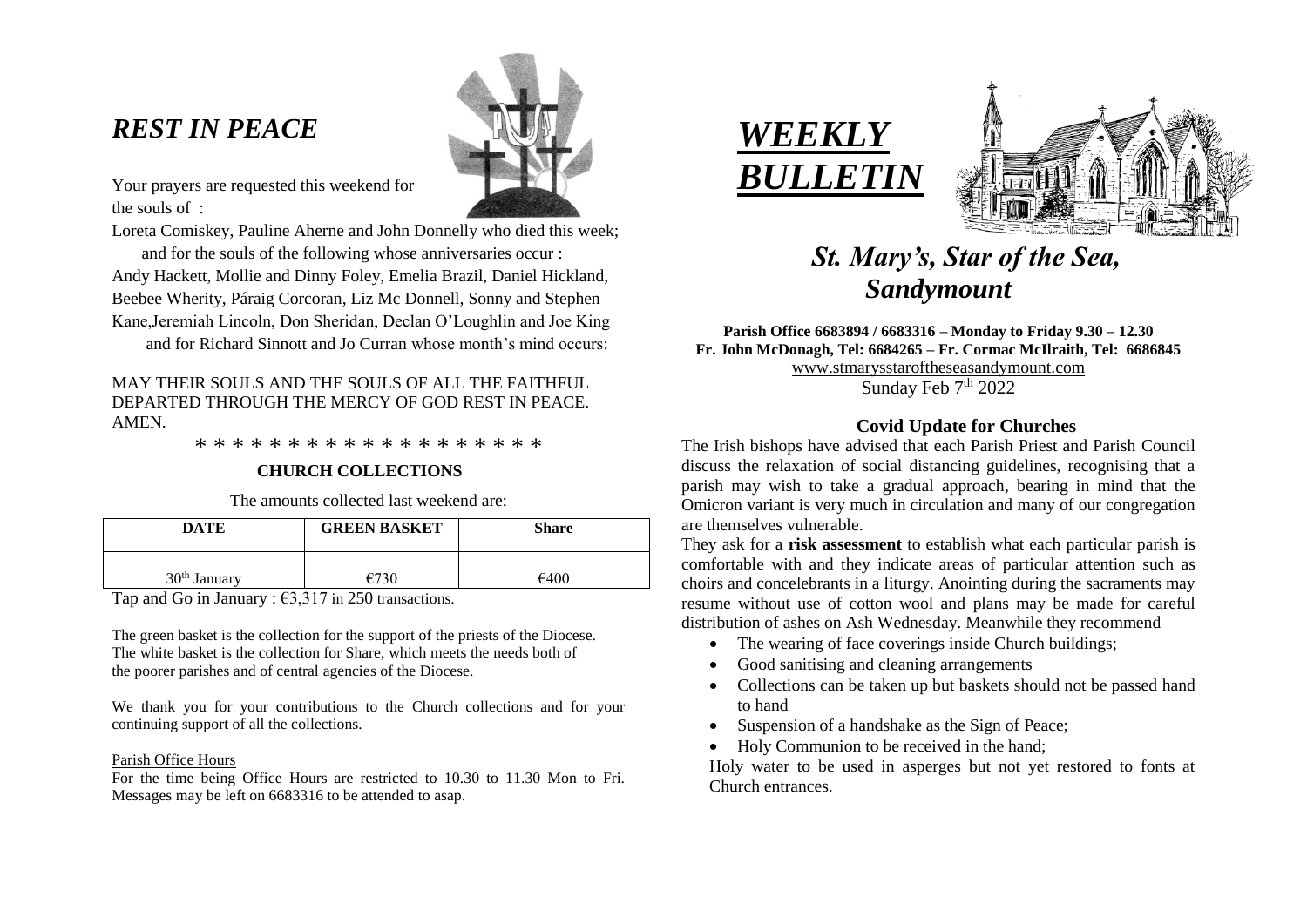#### **AN INVITATION**

You are warmly invited to two Synodal gatherings in our Parish.The word "synodal" means journeying together and these gatherings will be an opportunity to share and listen to each other's experience of Church, in an organised, gentle and prayerful environment.

**Why are you being invited?** Pope Francis has asked all of us to take part in sharing and listening to each other and to the Spirit. In this way we are beginning to lay foundations for our future together.

The invitation is to all the baptised. Eventually, all the responses will be collected in time for the 2023 Synod in Rome. **What will happen at the gatherings?**

Our Parish Animator, Deirdre Seaver, will lead the gatherings in a reflective, prayerful atmosphere. Questions will be presented each evening and people will gather in small groups to share on each question and listen to each other.

Each small group will have a leader who will help everyone to have the opportunity to share and will collect the feedback from the group.

*Please remember we are being asked to:*

 *listen with understanding, respect each other's experiences, and try to walk in the other person's shoes*

#### **What are the questions? First gathering:**

When you think of your experience of Church, what brings joy?

When you think of your experience of Church, what brings sorrow?

#### **Second gathering:**

When you think of your experience of Church, what brings hope?

When you think of your experience of Church, what brings fear or anxiety?

#### **What will happen to the feedback**

The Animator will sort the feedback into similar themes. This will form the basis for a Report to the Diocese. The feedback will be used by the Parish Team and Parish Pastoral Council to help in pastoral planning.

## **When and where will these gatherings happen?**

We will announce the dates in the next week. **Anything else I need to be aware of/take note of?**

Safeguarding and confidentiality guidelines will be in place. Gatherings will be Covid compliant.

### **How can you prepare for this?**

Please go to the Dublin Diocesan website www.dublindiocese.ie/synod where you will find information and Videos to help you.



#### **Today's Gospel and the Synodal Pathway**

In Luke 5: 1-11, the Gospel writer creatively combines the preaching of Jesus, a miracle and a call story. Luke invites us to recognise our own attraction to Jesus and the Good News. In the context of the Synodal Pathways- certain expressions jump off the page: *the word of God, put out into the deep, do not be afraid.*

We should not be afraid to put out into the deep, both personally and as a community of faith. We pray to the Holy Spirit, that the Christian community may be full of courage as it gathers together on the Synodal Pathway. Synodal Resources are available at: Synodal Resources / Archdiocese of Dublin (dublindiocese.ie)

#### **St Vincent de Paul Society Collection**

The monthly outdoor collection for the St. Vincent de Paul Society takes place this weekend.

The local conference of the St. Vincent de Paul Society invites any parishioners experiencing difficulty with electricity or other utility bills to please contact SVP at 086-846 1273.

### **World Day of the Sick: February 11th**

Celebrate the 30<sup>th</sup> World Day of the Sick/Feast of our Lady of Lourdes by joining with the